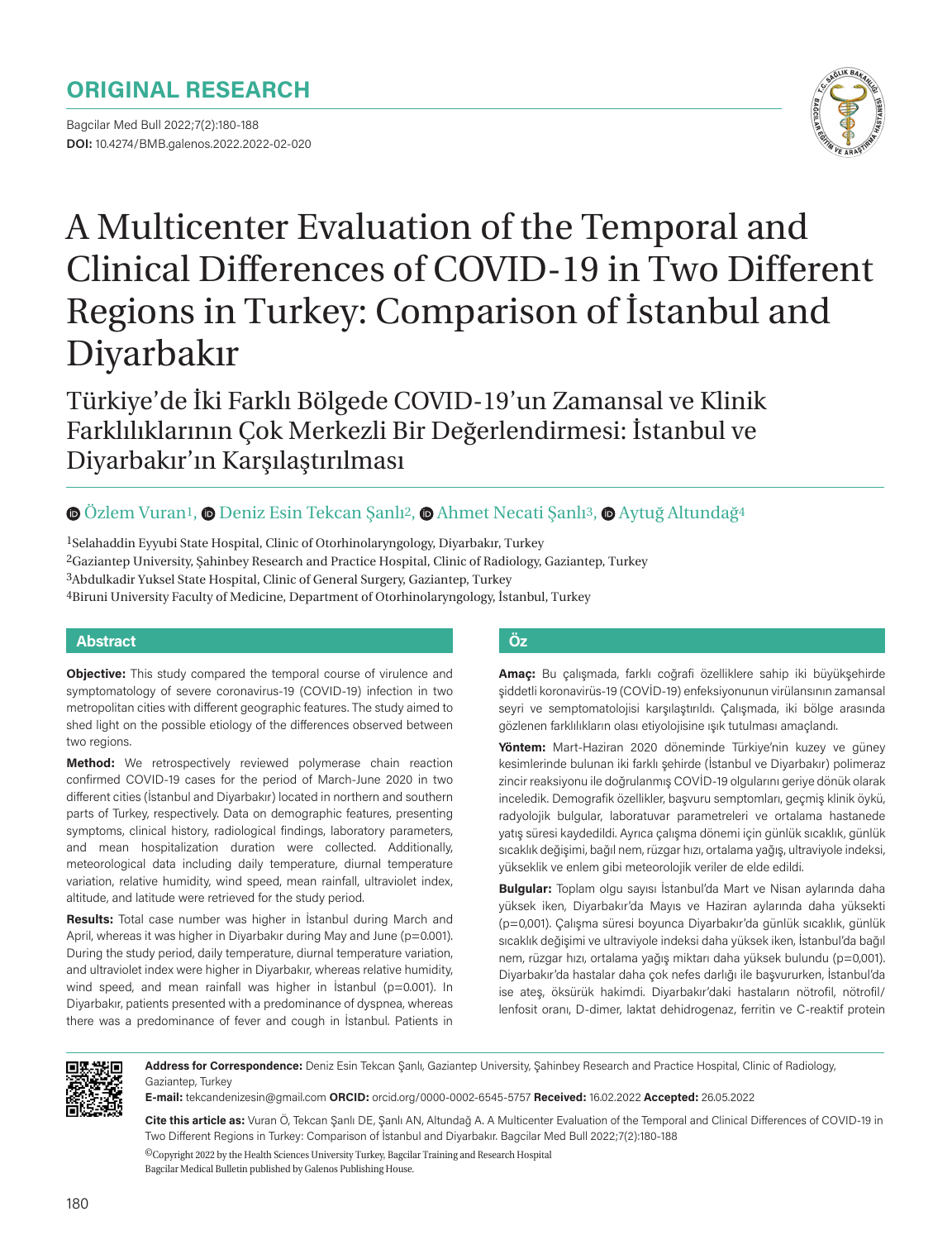# **Abstract Öz**

Diyarbakır had significantly elevated neutrophil, neutrophil/lymphocyte ratio, D-dimer, lactate dehydrogenase, ferritin and C-reactive protein values compared to patients in İstanbul (p=0.018; p=0.006; p=0.001, p=0.001; p=0.001, p=0.001 respectively). The predominant computed tomography infiltration was multicentric and bilateral crazy-paving pattern in Diyarbakır, whereas unilateral ground-glass opacity was the dominant pattern in İstanbul.

**Conclusion:** The socio-cultural and genetic factors may affect the epidemiological, clinical and imaging features of COVID-19 more than meteorological variations.

**Keywords:** COVID-19, etiology, geographic features

# **Introduction**

Initial detection and peaking of Coronavirus disease-2019 (COVID-19) cases in Turkey were seen relatively later compared to the rest of the European countries. The first COVID-19 case in Turkey was confirmed on March 11, 2020 in İstanbul according to the data published by the Turkish Ministry of Health. In the upcoming weeks, İstanbul, which is a cosmopolitan city with a population of 15 million (constituting 20% of Turkey's population) and a high density national and international city hub, became the epicenter of the disease. The peak period was seen within 2 months with a subsequent plateau phase, similar to other countries. On the other hand, Diyarbakır and other cities located in the Southeastern Turkey did have limited case numbers in the initial phase of infection with a later peak period in 3-4 months. Additionally, hospitalized cases in these southeastern cities had more severe clinical and radiological courses.

Host-related genetic factors may affect infectivity, disease course, and mortality (1). Human genetics have a high similarity ratio; however, *HLA* genes which constitute the pillars of human immune system and immune response to an infectious or allergic factor show considerable variation (2,3). The main entry mechanism of severe acute respiratory syndrome-coronavirus-2 (SARS-CoV-2) is via ACE-2 receptors (4,5). Increased ACE-2 expression by host cells may increase viral pathogenicity, replication, and cellular damage (6,7). Several studies have shown a correlation between host ACE-2 receptor numbers and viral load and disease severity (8). On the other hand, mounted immune response is the most important factor in infection control and determines the disease severity, complication, and mortality.

COVID-19 may have variable clinical course ranging from asymptomatic carrier state to a fatal outcome. 18-30% of cases can be asymptomatic or mildly symptomatic, with higher complication and mortality rates seen in elderly

değerleri İstanbul'daki hastalara göre anlamlı olarak yüksekti (p=0,018; p=0,006; p=0,001, p=0,001; p=0,001, p=0,001 sırasıyla). Diyarbakır'da baskın bilgisayarlı tomografi infiltrasyonu multisentrik ve bilateral crazy paving paterni iken, İstanbul'da tek taraflı buzlu cam opasitesi baskın paterndi.

**Sonuç:** Sosyo-kültürel ve genetik faktörler, COVİD-19'un epidemiyolojik, klinik ve görüntüleme özelliklerini meteorolojik varyasyonlardan daha fazla etkileyebilir.

**Anahtar kelimeler:** Coğrafi özellikler, COVID-19, etiyoloji

males with comorbidities (9-13). In addition to more severe disease course, this susceptible population has higher hospitalization and intensive care unit admission rates. Younger adults usually have milder or even asymptomatic form of the disease; however, even immunocompetent healthy young adults with no risk factors or comorbidities may have severe disease course. There are numerous studies investigating the relationship between the disease course and viral (viral load, pathogenicity, viral genetic subtype/mutation analysis), host (age, sex, ACE-2 receptor status/polymorphism, immune status, comorbidities), environmental (temperature, humidity, rainfall, wind speed), and socio-economic factors (ethnicity, culture, lifestyle, abiding/adapting to isolation and disinfection measures). However, no ground truth could be established to predict transmission dynamics and disease course.

In this study, we assessed the temporal course of clinical and radiological findings of COVID-19 cases in two hospitals from different regions of Turkey. Our aim was to evaluate the relationship between clinical/radiological findings and meteorological, socio-economic, ethnic and genetic variables.

# **Materials and Methods**

# **Study Population**

This study was approved by the Local Ethics Committee (date: 11.06.2020 number: 2020/12). We retrospectively reviewed polymerase chain reaction confirmed COVID-19 cases from two hospitals, Acıbadem Kozyatağı Hospital and Diyarbakir Selahaddin Eyyubi State Hospital, in two different cities in Turkey for the period of March-June 2020. Demographic features, presenting symptoms, clinical history, radiological findings [typical vs atypical lung computed tomography (CT) features, infiltration pattern, and distribution], laboratory parameters [(C-reactive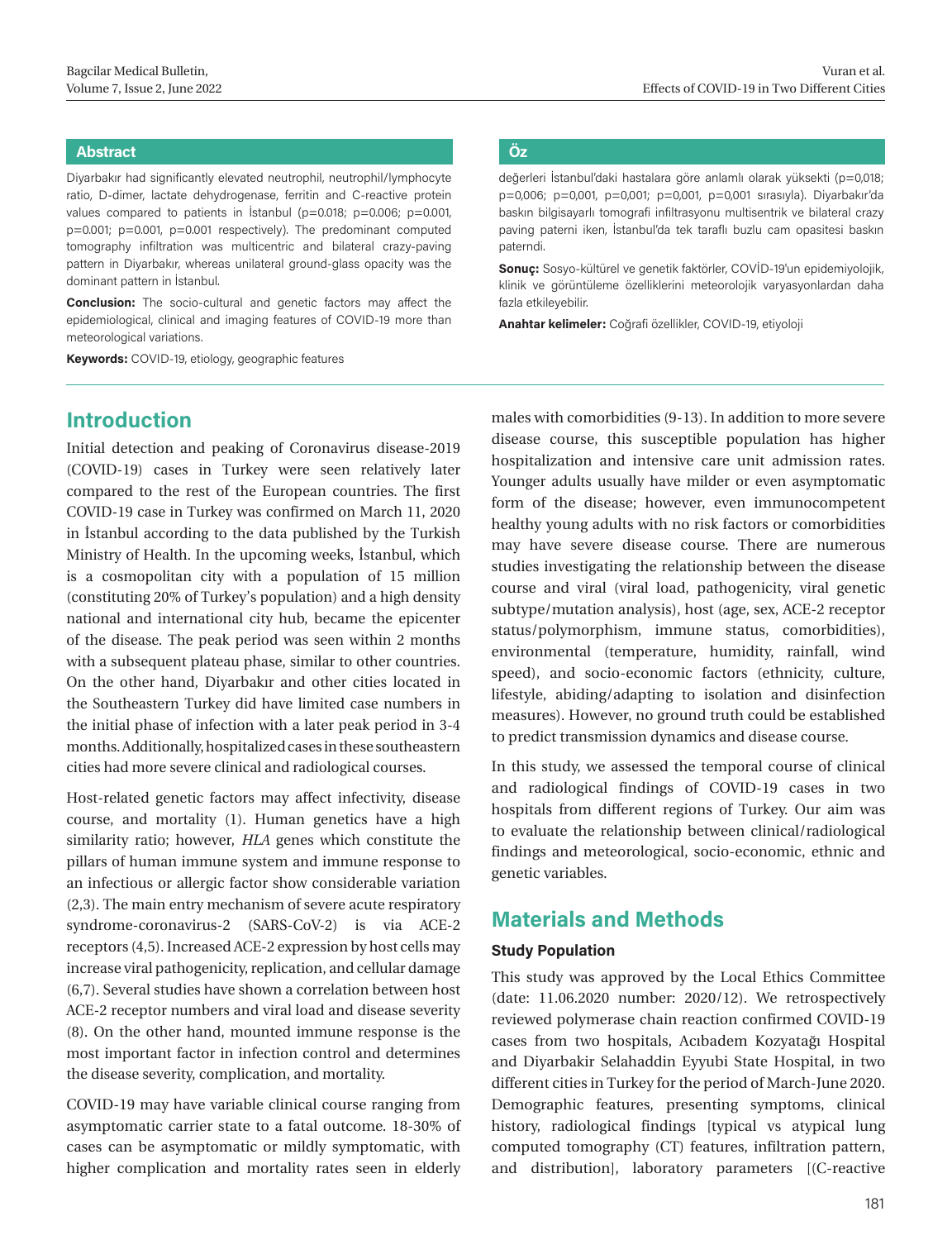protein (CRP), leukocyte, neutrophil, lymphocyte counts, hemoglobin, thrombocyte, D-dimer, lactate dehydrogenase (LDH) levels], and mean hospitalization duration were collected.

## **Meteorological Parameters**

 Monthly meteorological data including daily temperature, diurnal temperature variation, relative humidity, wind speed, mean rainfall, ultraviolet index, altitude, and latitude were retrieved for the study period. Also, air pollution quality index was recorded.

#### **Radiological Assessment**

Chest CT scans were acquired with Siemens Somatom Sensation-Syngo CT and GE Optima 660 in İstanbul and Diyarbakır, respectively. A single radiologist with 10 years of experience in thorax radiology assessed all CT images from two centers based on the Radiological Society of North America Expert Consensus Statement on Reporting Chest CT Findings Related to COVID-19 (14). CT images were reviewed for typical/atypical disease patterns, dominant infiltration patterns (ground-glass, crazypaving, consolidation), and distribution of parenchymal involvement (unilateral/bilateral involvement, lower/ upper lobe predominance, diffuse/peripheral/central/ mixed). Additionally, changes at follow-up chest CT scans were assessed.

## **Statistical Analysis**

All statistical analyses were performed with NCSS (Number Cruncher Statistical System) 2007 (Kaysville, Utah, USA). Descriptive statistics were expressed as number and percentage for categorical variables and as mean, standard deviation, median, minimum, and maximum for numerical variables. The Shapiro-Wilk test was used to determine whether the data showed normal distribution. The Student's t-test and Mann-Whitney U test were used for parametric and non-parametric data, respectively. For categorical variables, the chi-square, Fisher's Exact and Fisher-Freeman-Halton Exact tests were used. The Spearman test was used for correlation. A p-value of <0.05 was considered statistically significant.

# **Results**

A total of 429 cases from two cities (Acıbadem Kozyatağı Hospital in İstanbul, Gaziantep Selahaddin Eyyubi State Hospital in Diyarbakır) with a slight male dominance (209 (48.7%) female, 220 (51.3%) male patients) were included in the study. The mean age of the study population was

50.43±16.72 years (5-93). There was a female predominance with a slightly older population (52.06±17.73 years) in patients recruited from Diyarbakır (p=0.049) (Table 1) (Figure 1).

The total case number was higher in İstanbul during March and April, whereas it was higher in Diyarbakır during May and June (p=0.001) (Figure 1). The interval between symptom onset and presentation to the hospital was significantly higher in Diyarbakır (5.34±3.12/3.27±1.26, p=0.001). There was a significantly higher hospitalization rate among presenting patients in Diyarbakır (99.5%/47.8%, p=0.001) with no significant difference in the duration of hospitalization (5.59±3.43/5.85±3.71, p=0.595) (Table 1).

There was no significant difference in comorbidity rates between the two cities. In Diyarbakır, patients presented with a predominance of dyspnea, and myalgia whereas there was a predominance of fever, cough, headache, sore throat, and loss of appetite in İstanbul (Table 1).

Though patients in Diyarbakır had lower white blood cell values compared to İstanbul cases, this difference did not reach a statistical significance (p=0.057). Patients in Diyarbakır had significantly elevated neutrophil, neutrophil/lymphocyte ratio, D-dimer, LDH, ferritin and CRP values compared to those in İstanbul (p=0.018; p=0.006; p=0.001, p=0.001; p=0.001, p=0.001, respectively) (Table 2).

There were significant differences in abnormal chest CT findings according to the number of lesions between the two cities (p=0.001). There was a significant tendency for multiple and bilateral infiltration patterns in Diyarbakır compared to İstanbul (p=0.001). A total of 19% cases had normal CT findings in İstanbul whereas this rate was 4.3% in Diyarbakır. 50% of cases in İstanbul had a typical COVID-19 infiltration pattern whereas 88% of cases in Diyarbakır had the typical COVID-19 infiltration pattern. The predominant CT infiltration was a crazy-paving pattern in Diyarbakır whereas unilateral, solitary ground-glass opacity was the dominant pattern in Istanbul (Tables 3 and 4).

During the study period, daily temperature, diurnal temperature variation, and the ultraviolet index were significantly higher in Diyarbakır compared to İstanbul (p=0.001) (Figure 1). Similarly, the UV index was significantly higher in Diyarbakır compared to İstanbul whereas relative humidity, wind speed, and mean rainfall were higher in İstanbul (p=0.001) (Tables 5 and 6) (Figure 1). The mean air pollution index was 87 (moderate) in Diyarbakır and 101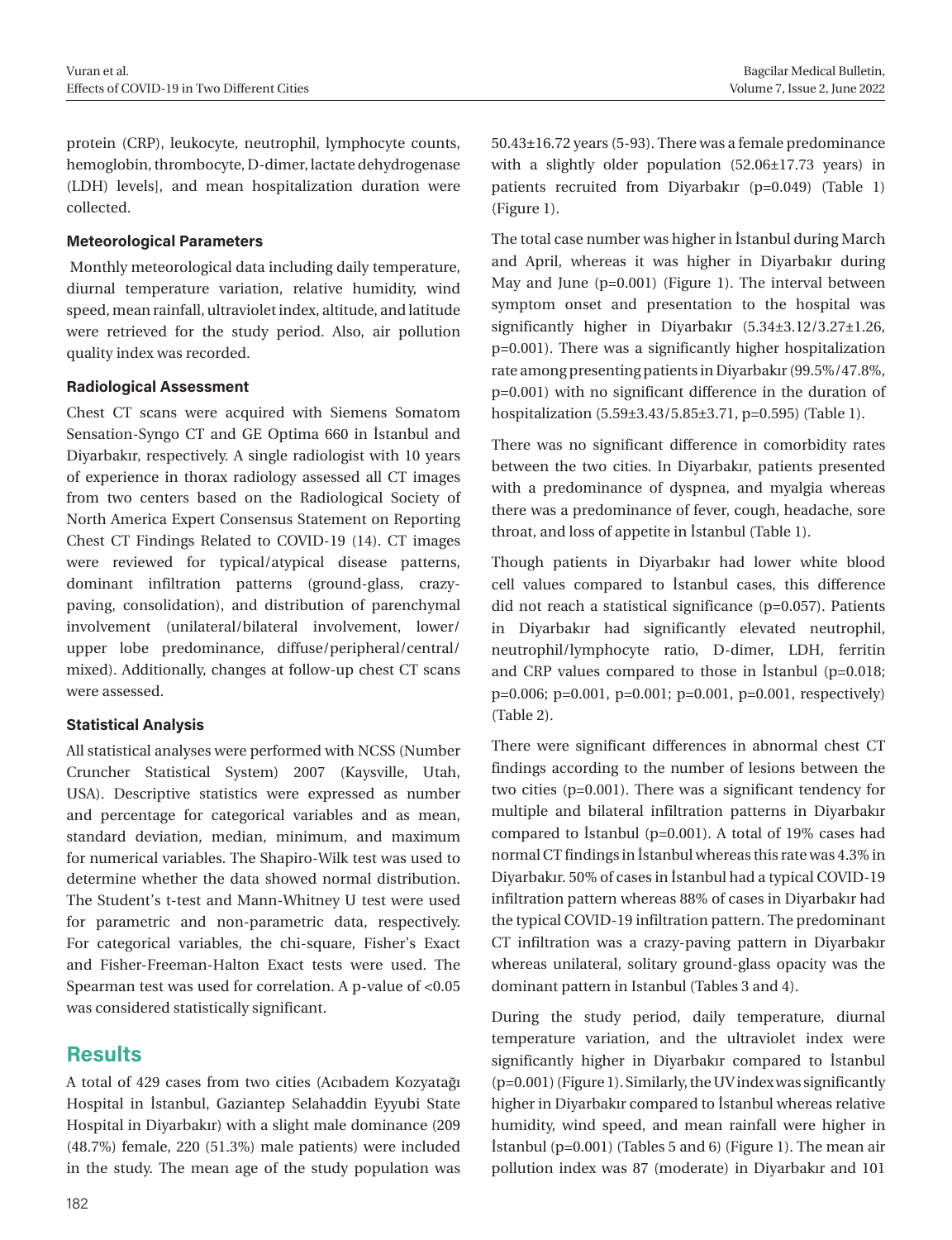| Table 1. Evaluation of descriptive characteristics by city |  |  |
|------------------------------------------------------------|--|--|
|                                                            |  |  |

|                                |                            |                 | City             |                    |                 |
|--------------------------------|----------------------------|-----------------|------------------|--------------------|-----------------|
|                                |                            | Total (n=429)   | İstanbul (n=224) | Diyarbakır (n=205) | p               |
| Age                            | Min-max (median)           | $5-93(49)$      | $5-93(47)$       | $17-87(53)$        | 0.054           |
|                                | Mean $±$ SD                | 50.43±16.72     | 48.94±15.64      | 52.06±17.73        |                 |
| Gender                         | <b>Female</b>              | 209 (48.7)      | 99 (44.2)        | 110 (53.7)         | $b$ 0.049*      |
|                                | <b>Male</b>                | 220 (51.3)      | 125 (55.8)       | 95 (46.3)          |                 |
| Hospitalization                | No                         | 118 (27.5)      | 117(52.2)        | 1(0.5)             | $b$ 0.001**     |
|                                | <b>Yes</b>                 | 331 (72.5)      | 107 (47.8)       | 204 (99.5)         |                 |
| <b>Average hospitalization</b> | Min-max (median)           | $1-34(5)$       | $1-20(5)$        | $1-34(5)$          | °0.595          |
| time                           | Mean $\pm$ SD              | $5.68 \pm 3.53$ | $5.85 \pm 3.71$  | $5.59 \pm 3.43$    |                 |
| Interval between symptom       | Min-max (median)           | $1-15(3)$       | $1-8(3)$         | $1-15(4)$          | $°0.001**$      |
| onset to the hospital          | Mean $\pm$ SD              | $4.26 \pm 2.55$ | $3.27 \pm 1.26$  | $5.34 \pm 3.12$    |                 |
| <b>Month</b>                   | <b>March</b>               | 101(23.5)       | 89 (39.7)        | 12(5.9)            | $b$ 0.001**     |
|                                | <b>April</b>               | 183 (42.7)      | 117(52.2)        | 66 (32.2)          | $b$ 0.001**     |
|                                | May                        | 54 (12.6)       | 16(7.2)          | 38 (18.5)          | $b$ 0.001**     |
|                                | June                       | 91(21.2)        | 2(0.9)           | 89 (43.4)          | $b$ 0.001**     |
| <b>Comorbidities</b>           |                            | 76 (17.7)       | 38 (17.0)        | 38 (18.5)          | <b>b0.670</b>   |
| <b>Complaints</b>              | <b>Headache</b>            | 88 (20.5)       | 59 (26.3)        | 29 (14.1)          | <b>b0.002**</b> |
|                                | Anorexia                   | 84 (19.6)       | 62 (27.7)        | 22 (10.7)          | $b$ 0.001**     |
|                                | Cough                      | 230 (53.6)      | 133 (59.4)       | 97 (47.3)          | $b$ 0.012*      |
|                                | <b>Shortness of breath</b> | 125 (29.1)      | 48 (21.4)        | 77 (37.6)          | $b$ 0.001**     |
|                                | <b>Weakness</b>            | 137 (31.9)      | 43 (19.2)        | 94 (45.9)          | $b$ 0.001**     |
|                                | Sore throat                | 54 (12.6)       | 36(16.1)         | 18(8.8)            | $b$ 0.023*      |
|                                | Fever                      | 181 (42.2)      | 129 (57.6)       | 52 (25.4)          | $b$ 0.001**     |

ª: Student′s t-test, ʰ: Pearson′s chi-square test, º: Mann-Whitney U test, \*p<0.05, \*\*p<0.01, SD: Standard deviation

(unhealthy for sensitive groups) in İstanbul between March and June 2020.

# **Discussion**

Some of the most intriguing points about the COVID-19 pandemic are variability in transmission rates, clinical course and mortality rates among different countries and regions. Differences in national healthcare policies, type and amount of testing, isolation and treatment protocols might be some of the underlying factors (15). Additionally, variability in climate conditions might affect the virus pathogenicity (16,17). Ma et al. (16), in a study investigating the effects of temperature, humidity and diurnal temperature variation on COVID-19 mortality, reported a negative correlation with temperature and humidity and a positive correlation with diurnal temperature variation (18,19). Additionally, studies reported the effects of other different meteorological parameters like ultraviolet index and wind speed on virulence and transmission rates (16,20,21). However, the results of our study showed a later peak and more severe disease course in Diyarbakır despite higher temperature and ultraviolet index, suggesting



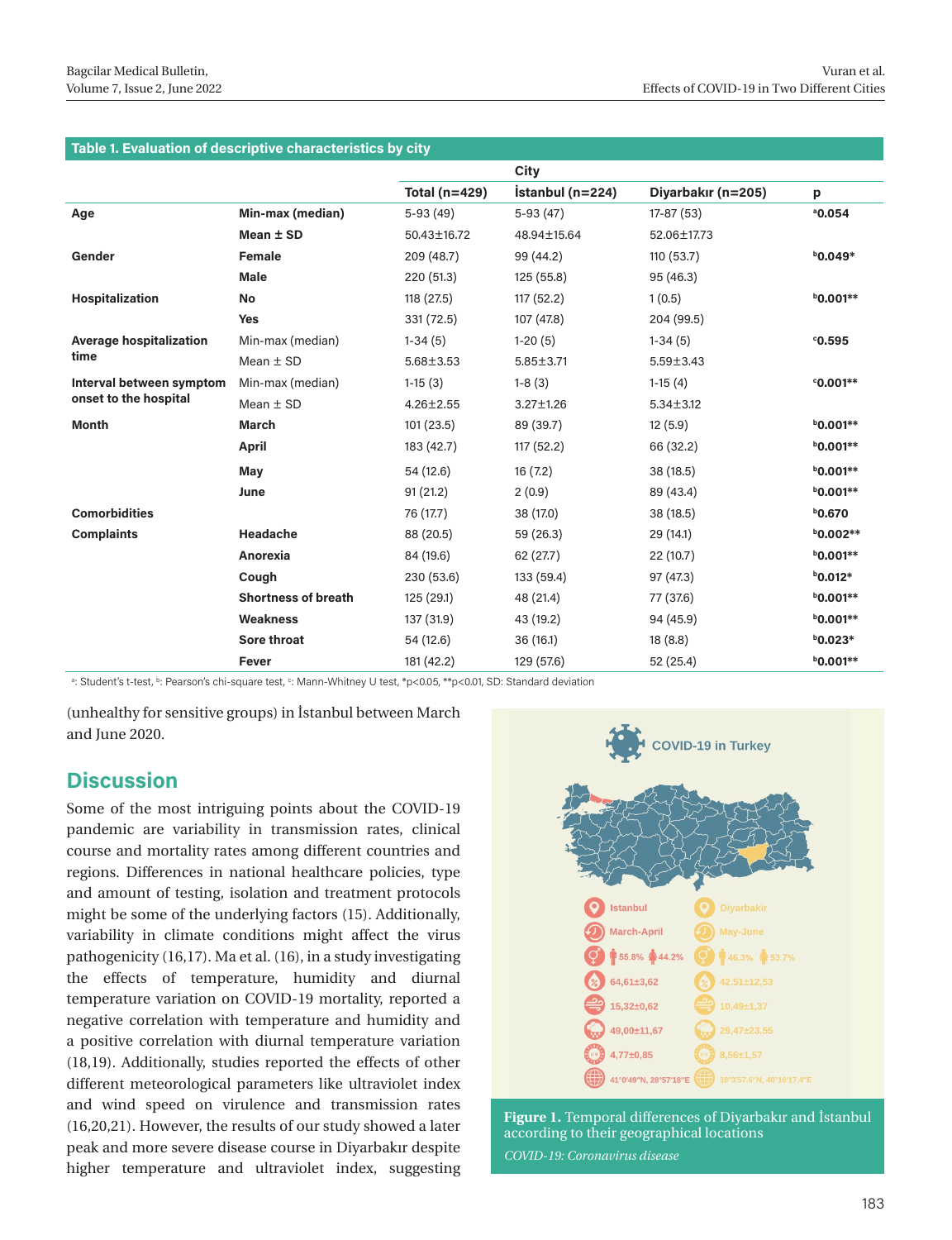#### **Table 2. Evaluation of laboratory findings by city**

|                 |                  |                      | City                |                     |                      |
|-----------------|------------------|----------------------|---------------------|---------------------|----------------------|
|                 |                  | <b>Total (n=429)</b> | İstanbul (n=224)    | Diyarbakır (n=205)  | p                    |
| <b>WBC</b>      | Min-max (median) | $2.5 - 23.1(7)$      | $2.5 - 20(7)$       | $2.6 - 23.1(6.84)$  | °0.057               |
|                 | Mean $\pm$ SD    | 7.83±3.41            | $8.01 \pm 3.24$     | 7.64±3.58           |                      |
| <b>NEU (%)</b>  | Min-max (median) | $0-93.6(66.1)$       | $0-92.4(62.7)$      | 35.9-93.6 (70.1)    | <sup>a</sup> 0.001** |
|                 | Mean $\pm$ SD    | 65.52±13.95          | 61.93±14.69         | 69.22±12.12         |                      |
| $LYMP$ $%$      | Min-max (median) | $2.5 - 75.2$ (23.4)  | $2.5 - 75.2(24)$    | $3-54.8(22.1)$      | $^{\circ}$ 0.031*    |
|                 | Mean $\pm$ SD    | 24.27±11.31          | 25.45±11.98         | 23.06±10.48         |                      |
| <b>NEU</b>      | Min-max (median) | $1.1 - 18.41(4.43)$  | $1.1 - 14.3(4.08)$  | $1.1 - 18.41(4.58)$ | $^{\circ}$ 0.018*    |
|                 | Mean $\pm$ SD    | $5.09 \pm 2.84$      | 4.77±2.65           | $5.42 \pm 3.00$     |                      |
| <b>LYMP</b>     | Min-max (median) | $0.27 - 8.56(1.49)$  | $0.27 - 8.56(1.57)$ | $0.3 - 7.52(1.44)$  | $c$ 0.236            |
|                 | Mean $\pm$ SD    | $1.68 \pm 0.97$      | $1.72 \pm 0.98$     | $1.63 \pm 0.96$     |                      |
| N/L             | Min-max (median) | $0.2 - 37.3(2.85)$   | $0.2 - 37.3(2.65)$  | $0.7 - 30.8$ (3.16) | $0.006**$            |
|                 | Mean $\pm$ SD    | $4.14 \pm 4.51$      | 3.92±4.83           | 4.36±4.15           |                      |
| D-dimer         | n                | 342                  | 150                 | 192                 | $°0.001**$           |
|                 | Min-max (median) | $0-1210(25.3)$       | $0-138(19)$         | $1.5 - 1210(54.5)$  |                      |
|                 | Mean $\pm$ SD    | $4.9 \pm 10.65$      | $1.5 + 18$          | 8.73±130            |                      |
| <b>HGB</b>      | n                | 413                  | 210                 | 203                 | 0.680                |
|                 | Min-max (median) | $5.4 - 17.3(13.7)$   | $9.1 - 17.3(13.7)$  | $5.4 - 17(13.7)$    |                      |
|                 | Mean $\pm$ SD    | 13,48±1.83           | 13.52±1.75          | 13.45±1.92          |                      |
| <b>PLT</b>      | n                | 413                  | 209                 | 204                 | 0.880                |
|                 | Min-max (median) | 12.2-562 (208)       | 12.2-562 (209)      | 80-466 (207.5)      |                      |
|                 | Mean $\pm$ SD    | 216.74±74.38         | 216.19±75.6         | 217.3±73.3          |                      |
| LDH             | n                | 262                  | 129                 | 133                 | $°0.001**$           |
|                 | Min-max (median) | 81-649 (221.5)       | 81-489 (181)        | 132-649 (255)       |                      |
|                 | Mean $\pm$ SD    | 246.4±103.78         | 201.23±72.4         | 290.21±110.83       |                      |
| <b>Ferritin</b> | n                | 138                  | 38                  | 100                 | $°0.001**$           |
|                 | Min-max (median) | 0-1588 (107.1)       | $0-1002(88)$        | 5.4-1588 (259.55)   |                      |
|                 | Mean $\pm$ SD    | 229.13±285.3         | $21 + 41$           | 316.12±291.34       |                      |
| <b>CRP</b>      | n                | 301                  | 97                  | 204                 | $°0.001**$           |
|                 | Min-max (median) | $0-350(8.5)$         | $0-17(0.71)$        | $1.5 - 350(24.5)$   |                      |
|                 | Mean $\pm$ SD    | 35.95±58.14          | $2.08 \pm 3.18$     | 52.05±64.67         |                      |

d: Student's t-test, e: Mann-Whitney U test, \*p<0.05, \*\*p<0.01, SD: Standard deviation, CRP: C-reactive protein, LDH: Lactate dehydrogenase, PLT: Platelet count, HGB: Hemoglobin, WBC: White blood cell, NEU: Neutrophil, LYMP: Lymphocyte

that the effect of meteorological variations on disease virulence and transmission rates might be limited. Patients in İstanbul generally had a milder COVID-19 infection, similar to other viral upper respiratory tract infections. We think that these parameters may be an important factor for the virus to remain as an upper respiratory tract infection without descending to the lower respiratory tract.

Cultural differences affect the social life and behavior. Consequently, this might influence the dynamics of infectious disease like transmission rates and isolation control. Since the main transmission route is respiratory droplets, increased population density and high population mobility may account for higher transmission rates and increased case numbers in crowded cities like İstanbul. Southeastern cities like Diyarbakır have extended family

structure with a much higher rate of social interaction. Traditional wedding ceremonies and funeral services with limited social isolation practice might account for high number of cases in relatively less densely populated cities like Diyarbakır. Additionally, lower educational levels in Diyarbakır may have led to lower rates of personal protective equipment utilization. We think that higher rates encountered in Diyarbakır might be related to differences in socio-cultural and educational differences. In support of this hypothesis, a study from Brazil reported varying mortality rates across different regions and ethnicities and suggested that this regional difference might be related to socio-economic factors (22). According to the results of our study, we think that sociocultural characteristics are more effective in the spread of the disease.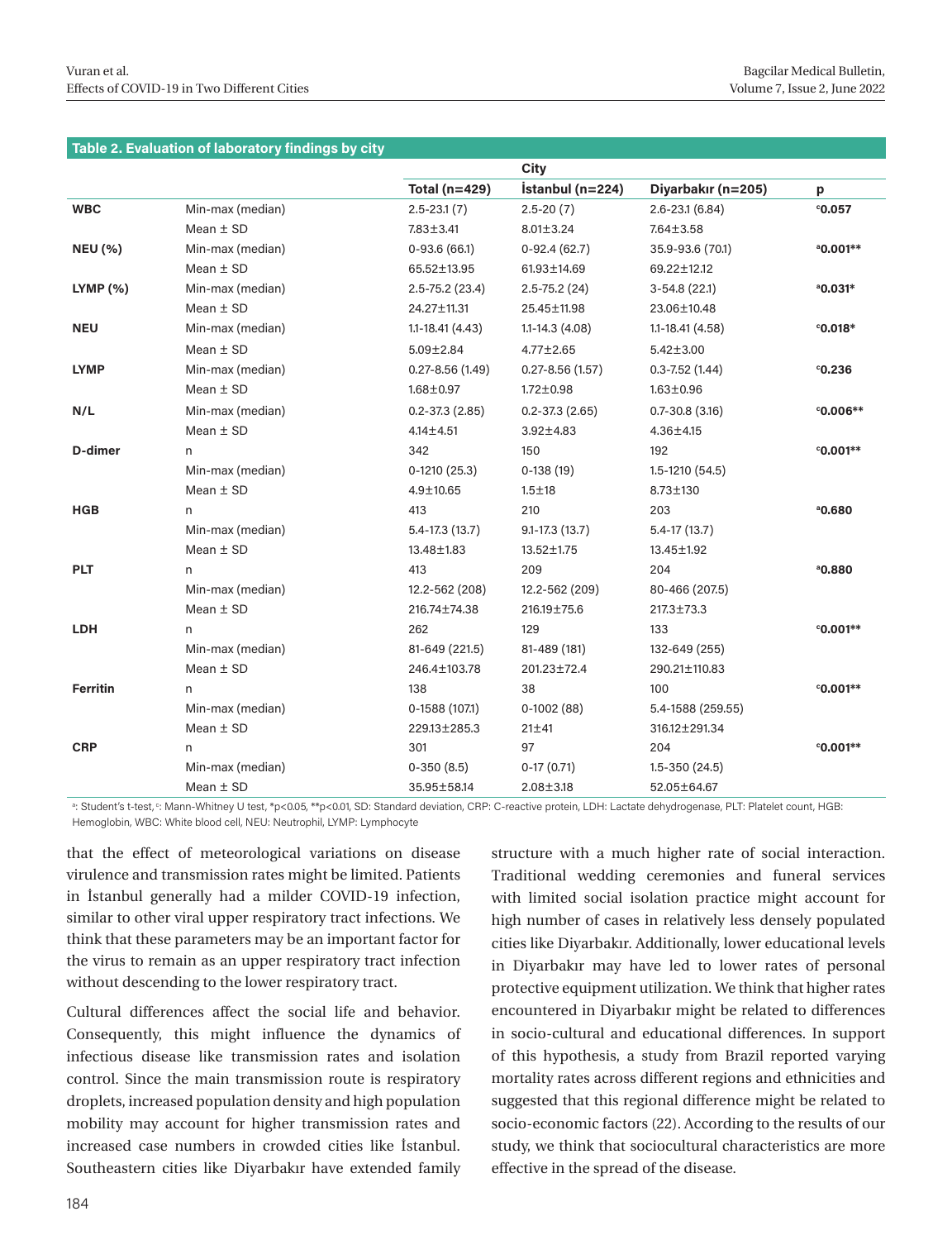#### **Table 3. Evaluation of radiological findings by city**

|                                      |                         |              | City       |                   | p               |
|--------------------------------------|-------------------------|--------------|------------|-------------------|-----------------|
|                                      |                         | <b>Total</b> | İstanbul   | <b>Diyarbakır</b> |                 |
|                                      |                         | n (%)        | n (%)      | n (%)             |                 |
| <b>CT</b>                            | -Normal                 | 52           | 43         | 9                 | $b$ 0.468       |
|                                      | <b>Typical</b>          | 293 (77.7)   | 113 (62.4) | 180 (91.8)        |                 |
|                                      | <b>Atypical</b>         | 84 (22.3)    | 68 (37.6)  | 16(8.2)           |                 |
|                                      | -Normal                 | 52           | 43         | 9                 | <b>b0.001**</b> |
|                                      | Single                  | 180 (47.7)   | 145 (80.1) | 35 (17.9)         |                 |
|                                      | <b>Multiple</b>         | 197 (52.3)   | 36 (19.9)  | 161 (82.1)        |                 |
| Percentage of parenchyma             | 1                       | 195 (51.7)   | 60 (33.1)  | 135 (68.9)        | $40.001**$      |
| in the progression phase             | $\overline{2}$          | 163 (43.2)   | 121 (66.9) | 42 (21.4)         |                 |
|                                      | 3                       | 15(4.0)      | 0(0.0)     | 15(7.7)           |                 |
|                                      | 4                       | 4(1.1)       | 0(0.0)     | 4(2.0)            |                 |
| <b>Side</b>                          | <b>Unilateral</b>       | 79 (21.0)    | 60 (33.1)  | 19 (9.7)          | $b$ 0.001**     |
|                                      | <b>Bilateral</b>        | 298 (79.0)   | 121 (66.9) | 177 (90.3)        |                 |
| <b>Dominant infiltration pattern</b> | <b>Ground glass</b>     | 184 (49.3)   | 102 (57.6) | 82 (41.8)         | $b$ 0.001**     |
|                                      | Crazy-paving            | 133 (35.7)   | 43 (24.3)  | 90(45.9)          |                 |
|                                      | <b>Consolidation</b>    | 56 (15.0)    | 32(18.1)   | 24 (12.2)         |                 |
| <b>Dominant distribution</b>         | <b>Lower lobe</b>       | 224 (59.9)   | 115 (64.6) | 109 (55.6)        | $b$ 0.083       |
|                                      | <b>Upper lobe</b>       | 59 (15.8)    | 29 (16.3)  | 30(15.3)          |                 |
|                                      | Common                  | 91(24.3)     | 34 (19.1)  | 57 (29.1)         |                 |
| <b>Distribution</b>                  | <b>Basal/peripheral</b> | 238 (63.1)   | 103 (56.9) | 135 (68.9)        | <b>b0.001**</b> |
|                                      | Central                 | 55 (14.6)    | 41 (22.7)  | 14(7.1)           |                 |
|                                      | Common                  | 84 (22.3)    | 37 (20.4)  | 47 (24.0)         |                 |
| <b>Largest lesion diameter</b>       | n                       | 259          | 131        | 128               | 0.425           |
|                                      | Min-max (Median)        | $1-20(3)$    | $1-20(3)$  | $1-15(3)$         |                 |
|                                      | Mean $±$ SD             | 4.16±2.84    | 4.47±3.40  | $3.84 \pm 2.10$   |                 |
| <b>Pleural effusion</b>              |                         | 42 (11.1)    | 22 (12.2)  | 20 (10.2)         | $b$ 0.548       |
| <b>Pleural thickening</b>            |                         | 135 (35.8)   | 65 (35.9)  | 70 (35.7)         | 80.968          |
| <b>Fibrotic band</b>                 |                         | 101(26.8)    | 73 (40.3)  | 28 (14.3)         | $b$ 0.001**     |
| Stage of the disease in the          | Early                   | 116 (39.6)   | 59 (52.2)  | 57 (31.7)         | $b$ 0.001**     |
| first CT                             | <b>Consolidation</b>    | 162 (55.3)   | 47 (41.6)  | 115 (63.9)        |                 |
|                                      | <b>Dissolution</b>      | 15(5.1)      | 7(6.2)     | 8(4.4)            |                 |

b: Pearson's chi-square test, <sup>c</sup>: Mann-Whitney U test, <sup>d</sup>: Fisher-Freeman-Halton test, \*\*p<0.01, •not included in the comparison, CT: Computed tomography, SD: Standard deviation

In addition to regional differences across countries, differences in temporal course, infectivity and pathogenicity have been reported in different districts of the same city. A study evaluating the effect of ethnicity, socio-economic and educational status on hospitalization and mortality rates in different districts of New York reported worse outcomes in Bronx, which have a higher ratio of African American young adult population (23). This supports the hypothesis that lower socio-economic and educational status and ethnicity may affect mortality rate more than patient's age.

Viral and host-related genetic variations have been extensively studied for their effects on infectivity, disease severity and mortality. Variations in viral structure may

account for the differences seen in disease severity and mortality across different nations. Karacan et al. (24) isolated 3 different viral strains in a patient population with different clinical course (mild-moderate-severe).

In the present study, hospitalization rates were significantly higher for Diyarbakır. It is possible to explain this situation with the fact that, first, the patients in Diyarbakır had a more severe disease; secondly, those who applied to the hospital in Diyarbakır were most seriously ill; and mildmoderate patients were not admitted to the hospital. On the contrary, in İstanbul, even mild to moderate patients were admitted to the hospital and were hospitalized for different indications.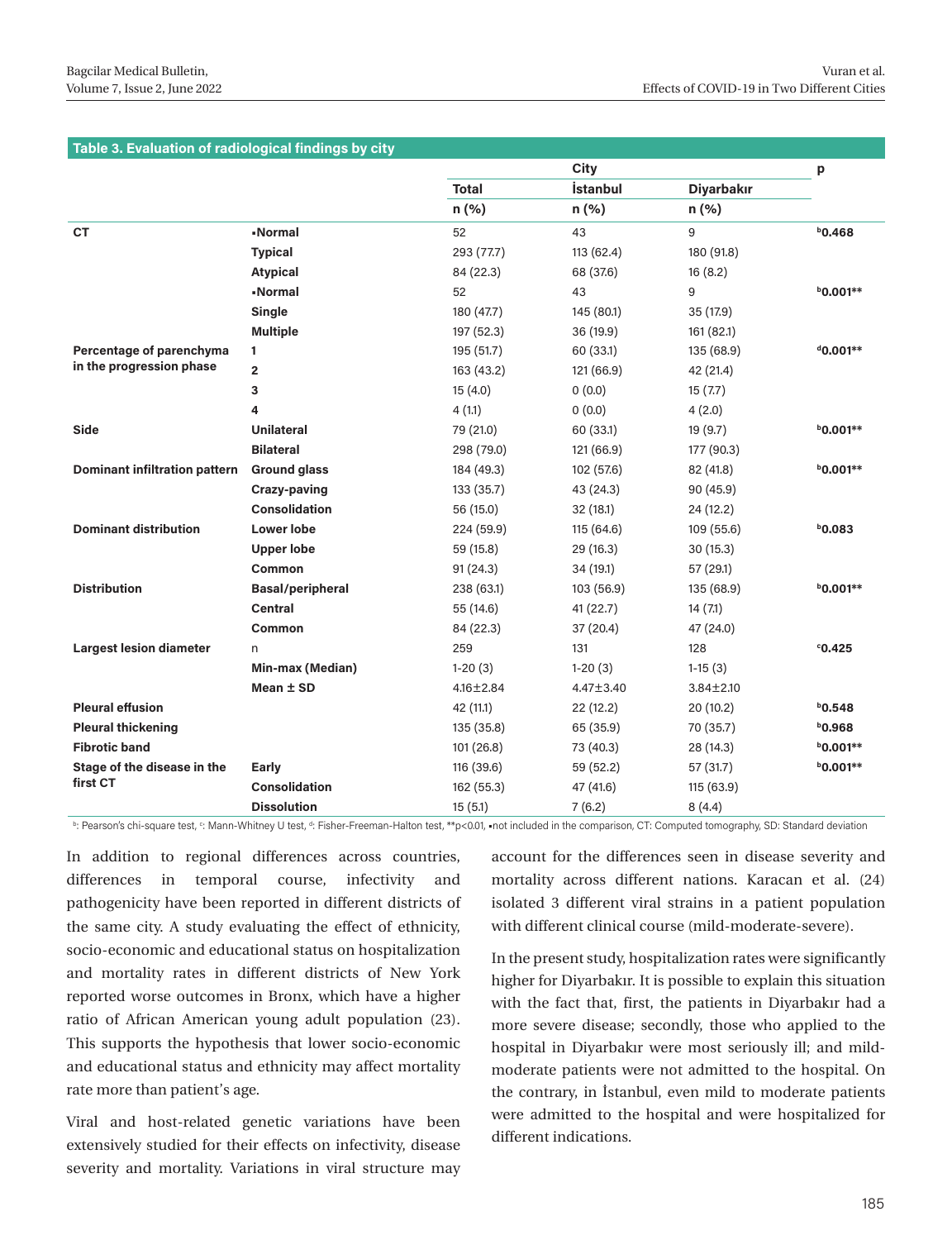| Table 4. Evaluation of radiological findings of patients with typical CT results by city |                         |                 |                   |                 |  |
|------------------------------------------------------------------------------------------|-------------------------|-----------------|-------------------|-----------------|--|
| <b>CT: Typical</b>                                                                       |                         | City            |                   | p               |  |
|                                                                                          |                         | <b>İstanbul</b> | <b>Diyarbakır</b> |                 |  |
|                                                                                          |                         | n (%)           | $n (\%)$          |                 |  |
|                                                                                          | Single                  | 87 (77.0)       | 30(16.7)          | <b>b0.001**</b> |  |
|                                                                                          | <b>Multiple</b>         | 26 (23.0)       | 150 (83.3)        |                 |  |
| Percentage of parenchyma in                                                              | 1                       | 30(26.5)        | 124 (68.9)        | $40.001**$      |  |
| the progression phase                                                                    | $\overline{2}$          | 83 (73.5)       | 39 (21.7)         |                 |  |
|                                                                                          | 3                       | 0(0.0)          | 13(7.2)           |                 |  |
|                                                                                          | 4                       | 0(0.0)          | 4(2.2)            |                 |  |
| <b>Side</b>                                                                              | <b>Unilateral</b>       | 30(26.5)        | 17(9.4)           | $b$ 0.001**     |  |
|                                                                                          | <b>Bilateral</b>        | 83 (73.5)       | 163 (90.6)        |                 |  |
| <b>Dominant infiltration pattern</b>                                                     | <b>Ground glass</b>     | 63 (55.8)       | 73 (40.6)         | $b$ 0.033*      |  |
|                                                                                          | Crazy-paving            | 37 (32.7)       | 84 (46.7)         |                 |  |
|                                                                                          | Consolidation           | 13(11.5)        | 23 (12.8)         |                 |  |
| <b>Dominant distribution</b>                                                             | <b>Lower lobe</b>       | 68 (60.2)       | 100(55.6)         | $b$ 0.738       |  |
|                                                                                          | <b>Upper lobe</b>       | 15(13.3)        | 27(15.0)          |                 |  |
|                                                                                          | Common                  | 30(26.5)        | 53 (29.4)         |                 |  |
| <b>Distribution</b>                                                                      | <b>Basal/peripheral</b> | 57 (50.4)       | 128 (71.1)        | $b$ 0.001**     |  |
|                                                                                          | <b>Central</b>          | 25(22.1)        | 11(6.1)           |                 |  |
|                                                                                          | Common                  | 31(27.4)        | 41(22.8)          |                 |  |
| <b>Largest lesion diameter</b>                                                           | n                       | 99              | 124               | 0.486           |  |
|                                                                                          | Min-max (median)        | $1-20(3)$       | $1-15(3)$         |                 |  |
|                                                                                          | Mean $±$ SD             | $4.30 \pm 3.19$ | $3.77 \pm 2.03$   |                 |  |
| <b>Pleural effusion</b>                                                                  |                         | 10(8.8)         | 20(11.1)          | $b$ 0.534       |  |
| <b>Pleural thickening</b>                                                                |                         | 39 (34.5)       | 68 (37.8)         | $b$ 0.572       |  |
| <b>Fibrotic band</b>                                                                     |                         | 47 (41.6)       | 27 (15.0)         | $b$ 0.001**     |  |

b: Pearson's chi-square test, <sup>c</sup>:Mann-Whitney U test, <sup>d</sup>: Fisher-Freeman-Halton test, \*\*p<0.01, SD: Standard deviation, CT: Computed tomography

# **Table 5. Evaluation of climatic conditions by city**

|                               |                  |                    | City               |                    |            |
|-------------------------------|------------------|--------------------|--------------------|--------------------|------------|
|                               |                  | Total ( $n=429$ )  | $İstandul(n=224)$  | Diyarbakır (n=205) | p          |
| Daytime air temperature       | Min-max (median) | $11.5 - 31.9(16)$  | $11.5 - 25(16)$    | 13.3-31.9 (24.5)   | $°0.001**$ |
|                               | Mean $\pm$ SD    | $19.71 \pm 7.20$   | 14.65±2.88         | $25.24 \pm 6.39$   |            |
| Night air temperature         | Min-max (median) | $8.6 - 29.6(11.9)$ | $8.6 - 20.2(11.9)$ | $9.3 - 26.9(18.9)$ | $0.001**$  |
|                               | Mean $\pm$ SD    | 15.48±6.54         | $10.97 \pm 2.31$   | $20.42 \pm 6.08$   |            |
| <b>Temperature difference</b> | Min-max (median) | $2.9 - 5.58(4.13)$ | $2.9 - 4.8(4.13)$  | $4 - 5.58(5)$      | $°0.001**$ |
|                               | Mean $\pm$ SD    | $4.23 \pm 0.80$    | $3.68 \pm 0.62$    | $4.82 \pm 0.50$    |            |
| <b>Humidity</b>               | Min-max (median) | $29-69(62)$        | 59-69 (62)         | $29-63(46)$        | $0.001**$  |
|                               | Mean $\pm$ SD    | 54.05±14.28        | 64.61±3.62         | 42.51±12.53        |            |
| <b>Wind speed</b>             | Min-max (median) | $9-16(14)$         | 14-16 (15)         | $9-12(10)$         | $0.001**$  |
|                               | Mean $\pm$ SD    | $13.01 \pm 2.63$   | 15,32±0.62         | $10.49 \pm 1.37$   |            |
| Rainfall                      | Min-max (median) | $4-63(41)$         | $31-63(41)$        | $4-56(35)$         | $0.001**$  |
|                               | Mean $\pm$ SD    | 39,67±20,75        | 49.00±11.67        | 29.47±23.55        |            |
| UV angle                      | Min-max (median) | $4-10(5)$          | $4 - 8(5)$         | $5-10(9)$          | $°0.001**$ |
|                               | Mean $\pm$ SD    | $6.58 \pm 2.27$    | 4.77±0.85          | $8.56 \pm 1.57$    |            |

c : Mann-Whitney U test, \*\*p<0.01, SD: Standard deviation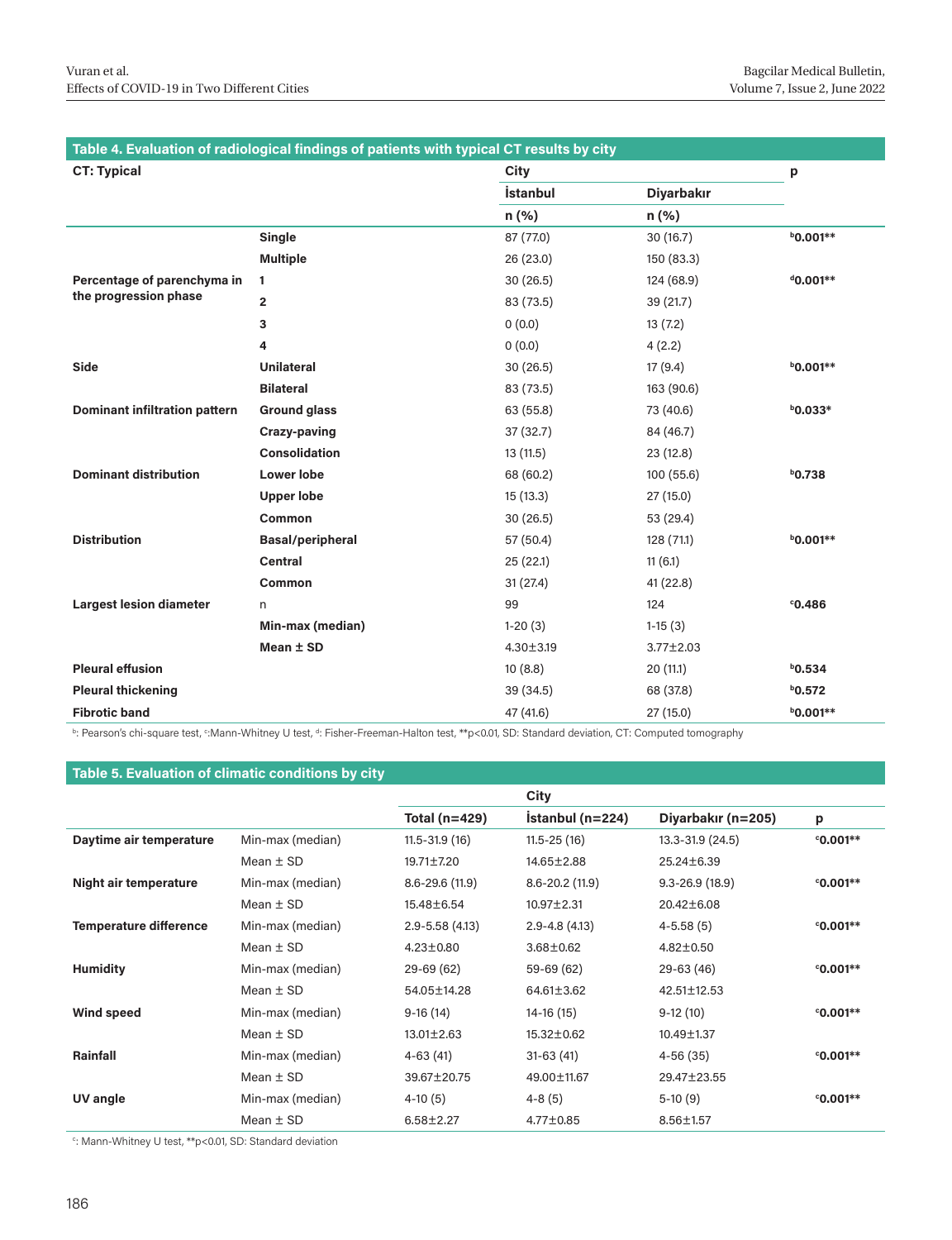| Table 6. Evaluation of radiological findings by cities in patients with atypical CT findings |                         |                 |                   |                      |  |
|----------------------------------------------------------------------------------------------|-------------------------|-----------------|-------------------|----------------------|--|
| <b>CT: Atypical</b>                                                                          |                         | City            |                   | p                    |  |
|                                                                                              |                         | <b>İstanbul</b> | <b>Diyarbakır</b> |                      |  |
|                                                                                              |                         | $n (\%)$        | $n$ (%)           |                      |  |
|                                                                                              | Single                  | 58 (85.3)       | 5(31.3)           | <sup>e</sup> 0.001** |  |
|                                                                                              | <b>Multiple</b>         | 10(14.7)        | 11(68.8)          |                      |  |
| Percentage of parenchyma in the                                                              | 1                       | 30(44.1)        | 11(68.8)          | $d$ 0.003**          |  |
| progression phase                                                                            | $\overline{2}$          | 38 (55.9)       | 3(18.8)           |                      |  |
|                                                                                              | 3                       | 0(0.0)          | 2(12.5)           |                      |  |
| Side                                                                                         | <b>Unilateral</b>       | 30(44.1)        | 2(12.5)           | $b$ 0.019*           |  |
|                                                                                              | <b>Bilateral</b>        | 38 (55.9)       | 14 (87.5)         |                      |  |
| <b>Dominant infiltration pattern</b>                                                         | <b>Ground glass</b>     | 39 (60.9)       | 9(56.25)          | $^{4}$ 0.010 $^{*}$  |  |
|                                                                                              | Crazy-paving            | 6(9.4)          | 6(37.50)          |                      |  |
|                                                                                              | <b>Consolidation</b>    | 19 (29.7)       | 1(6.25)           |                      |  |
| <b>Dominant distribution</b>                                                                 | <b>Lower lobe</b>       | 50 (73.5)       | 9(56.3)           | $^{d}$ 0.74          |  |
|                                                                                              | <b>Upper lobe</b>       | 14 (20.6)       | 3(18.8)           |                      |  |
|                                                                                              | Common                  | 4(5.9)          | 4(25.0)           |                      |  |
| <b>Distribution</b>                                                                          | <b>Basal/peripheral</b> | 43 (66.2)       | 7(43.8)           | $^{d}$ 0.028*        |  |
|                                                                                              | <b>Central</b>          | 16 (24.6)       | 3(18.8)           |                      |  |
|                                                                                              | Common                  | 6(9.2)          | 6(37.5)           |                      |  |
| <b>Largest lesion diameter</b>                                                               | n.                      | 32              | 4                 | 0.416                |  |
|                                                                                              | Min-max (median)        | $1-20(5)$       | $2-10(6)$         |                      |  |
|                                                                                              | Mean $±$ SD             | $5.00 \pm 3.98$ | $6.00 \pm 3.27$   |                      |  |
| <b>Pleural effusion</b>                                                                      |                         | 12 (17.6)       | 0(0.0)            | $^{\circ}$ 0.111     |  |
| <b>Pleural thickening</b>                                                                    |                         | 26 (38.2)       | 2(12.5)           | $b$ 0.049*           |  |
| <b>Fibrotic band</b>                                                                         |                         | 26 (38.2)       | 1(6.3)            | $b$ 0.014*           |  |

b: Pearson's chi-square test, <sup>c</sup>: Mann-Whitney U test, <sup>d</sup>: Fisher-Freeman-Halton test, °: Fisher's Exact test, \*\*p<0.01, SD: Standard devaition, CT: Computed tomography

## **Study Limitations**

This study, in which we compared the temporal course of virulence and symptomatology of SARS-CoV-2 infection in two different cities, despite being a multicenter study, is still limited by lack of multiple centers from the same city. Additionally, we did not have access to regional Turkish Ministry of Health data for these two cities, which limited the assessment of actual infectivity and mortality rate for these two cities in total. We could not obtain genetic analysis due to limited funding, which renders the genetic differences between patient populations an assumption at best.

# **Conclusion**

COVID-19 infectivity, pathogenicity, clinical course and mortality rates show variation across nations, cities and individuals. In addition to age, sex and comorbidities, environmental, meteorological, socio-economical, and racial factors might account for some of these variations.

# **Main points**

1. The clinical course of COVID-19 varies according to host-related factors (age, sex, race, ACE-2 receptor status/ polymorphism, immune status, comorbidities).

2. Environmental parameters such as temperature, humidity, rainfall, and wind speed can affect COVID-19 virulence.

3. Socio-economic status and cultural characteristics affect the spread of the disease.

## **Ethics**

**Ethics Committee Approval:** This study was approved by the Local Ethics Committee (date: 11.06.2020 number: 2020/12). We retrospectively reviewed polymerase chain reaction confirmed COVID-19 cases from two hospitals, Acıbadem Kozyatağı Hospital and Diyarbakir Selahaddin Eyyubi State Hospital, in two different cities in Turkey for the period of March-June 2020.

**Informed Consent:** Written informed consent for publication was not necessary because no identifying patient data have been included in this manuscript.